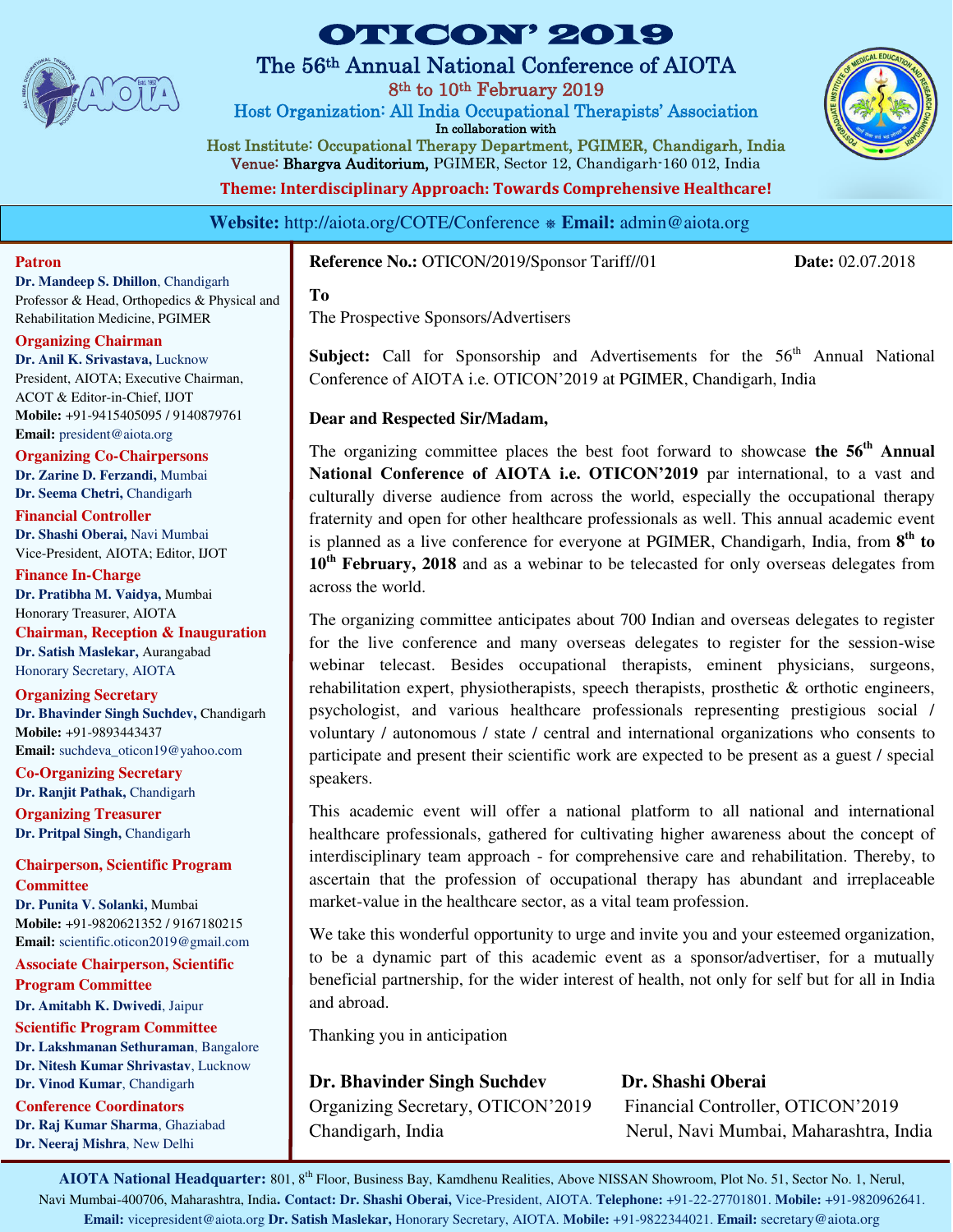

# The 56th Annual National Conference of AIOTA

8th to 10th February 2019

Host Organization: All India Occupational Therapists' Association In collaboration with

Host Institute: Occupational Therapy Department, PGIMER, Chandigarh, India Venue: Bhargva Auditorium, PGIMER, Sector 12, Chandigarh-160 012, India

**Theme: Interdisciplinary Approach: Towards Comprehensive Healthcare!** 

**Website:** http://aiota.org/COTE/Conference ⎈ **Email:** admin@aiota.org

#### **Patron**

**Dr. Mandeep S. Dhillon**, Chandigarh Professor & Head, Orthopedics & Physical and Rehabilitation Medicine, PGIMER

### **Organizing Chairman**

**Dr. Anil K. Srivastava,** Lucknow President, AIOTA; Executive Chairman, ACOT & Editor-in-Chief, IJOT **Mobile:** +91-9415405095 / 9140879761 **Email:** [president@aiota.org](mailto:president@aiota.org) 

**Organizing Co-Chairpersons Dr. Zarine D. Ferzandi,** Mumbai **Dr. Seema Chetri,** Chandigarh

**Financial Controller Dr. Shashi Oberai,** Navi Mumbai Vice-President, AIOTA; Editor, IJOT

**Finance In-Charge Dr. Pratibha M. Vaidya,** Mumbai Honorary Treasurer, AIOTA

**Chairman, Reception & Inauguration Dr. Satish Maslekar,** Aurangabad

# Honorary Secretary, AIOTA

**Organizing Secretary** 

**Dr. Bhavinder Singh Suchdev,** Chandigarh **Mobile:** +91-9893443437 **Email:** suchdeva\_oticon19@yahoo.com

**Co-Organizing Secretary Dr. Ranjit Pathak,** Chandigarh

**Organizing Treasurer Dr. Pritpal Singh,** Chandigarh

### **Chairperson, Scientific Program Committee**

**Dr. Punita V. Solanki,** Mumbai **Mobile:** +91-9820621352 / 9167180215 **Email:** [scientific.oticon2019@gmail.com](mailto:scientific.oticon2019@gmail.com) 

**Associate Chairperson, Scientific Program Committee**

**Dr. Amitabh K. Dwivedi**, Jaipur

## **Scientific Program Committee**

**Dr. Lakshmanan Sethuraman**, Bangalore **Dr. Nitesh Kumar Shrivastav**, Lucknow **Dr. Vinod Kumar**, Chandigarh

## **Conference Coordinators**

**Dr. Raj Kumar Sharma**, Ghaziabad **Dr. Neeraj Mishra**, New Delhi

**Reference No.:** OTICON/2019/Sponsor Tariff/01 **Date:** 02.07.2018

# **Tariff for Sponsorship**

## **Important**

- Rates specified below are effective till  $31<sup>st</sup>$  December, 2018.
- Payments will be accepted in INR equivalent to US\$ for overseas sponsors. INR: Indian Rupee

• Sponsorship requests received after  $31<sup>st</sup>$  December, 2018, will be levied 20% additional charges to the quoted tariff/rates in INR/US\$ (equivalent to Indian currency), under all categories of sponsorship.

## **I. Tariff for Sponsorship for Full Conference**

| S. No. | <b>Sponsors' Category</b> | India (Rates in INR) | <b>Overseas (Rates in US\$)</b> |
|--------|---------------------------|----------------------|---------------------------------|
|        | Principal Sponsor         | 8.00.000.00          | 15,000.00                       |
|        | Co-Sponsor 1              | 5,00,000.00          | 10,000.00                       |
|        | Co-Sponsor 2              | 3,00,000.00          | 6.000.00                        |

## **II. Tariff for Advertisements in Conference Souvenir**

| S. No.       | <b>Advertisement Category</b>                       | <b>India (Rates in INR)</b> | <b>Overseas (Rates in US\$)</b> |
|--------------|-----------------------------------------------------|-----------------------------|---------------------------------|
| 1            | <b>Back Outside Cover Page</b><br>Full (Multicolor) | 60,000.00                   | 1200.00                         |
| $\mathbf{2}$ | <b>Back Inside Cover Page</b><br>Full (Multicolor)  | 50,000.00                   | 1,000.00                        |
| 3            | Special Inside Page Full<br>(Multicolor)            | 40,000.00                   | 800.00                          |
| 4            | Inside Page Full (Black &<br>White)                 | 30,000.00                   | 600.00                          |
| 5            | Inside Page Half (Black)<br>$&$ White)              | 20,000.00                   | 450.00                          |

## **III. Tariff for Exhibition/Stall (In Air-Conditioned Exhibition Area)**

| <b>S. No.</b> | <b>Stall Specifications</b>   | India (Rates in INR) | <b>Overseas (Rates in US\$)</b> |
|---------------|-------------------------------|----------------------|---------------------------------|
|               | Stall - Two Table Space       | 60,000.00            | 1,200.00                        |
| 2             | Stall - One Table Space       | 40,000.00            | 800.00                          |
| 3             | <b>Stage Side Drop Banner</b> | 50,000.00            | 1,000.00                        |
| 4             | Hoarding $(6x 3)$             | 25,000.00            | 500.00                          |
|               | Banner $(6' \times 3')$       | 15,000.00            | 400.00                          |

**<sup>…</sup> Page 2 of 4** 

**AIOTA National Headquarter:** 801, 8th Floor, Business Bay, Kamdhenu Realities, Above NISSAN Showroom, Plot No. 51, Sector No. 1, Nerul, Navi Mumbai-400706, Maharashtra, India**. Contact: Dr. Shashi Oberai,** Vice-President, AIOTA. **Telephone:** +91-22-27701801. **Mobile:** +91-9820962641. **Email:** vicepresident@aiota.org **Dr. Satish Maslekar,** Honorary Secretary, AIOTA. **Mobile:** +91-9822344021. **Email:** secretary@aiota.org

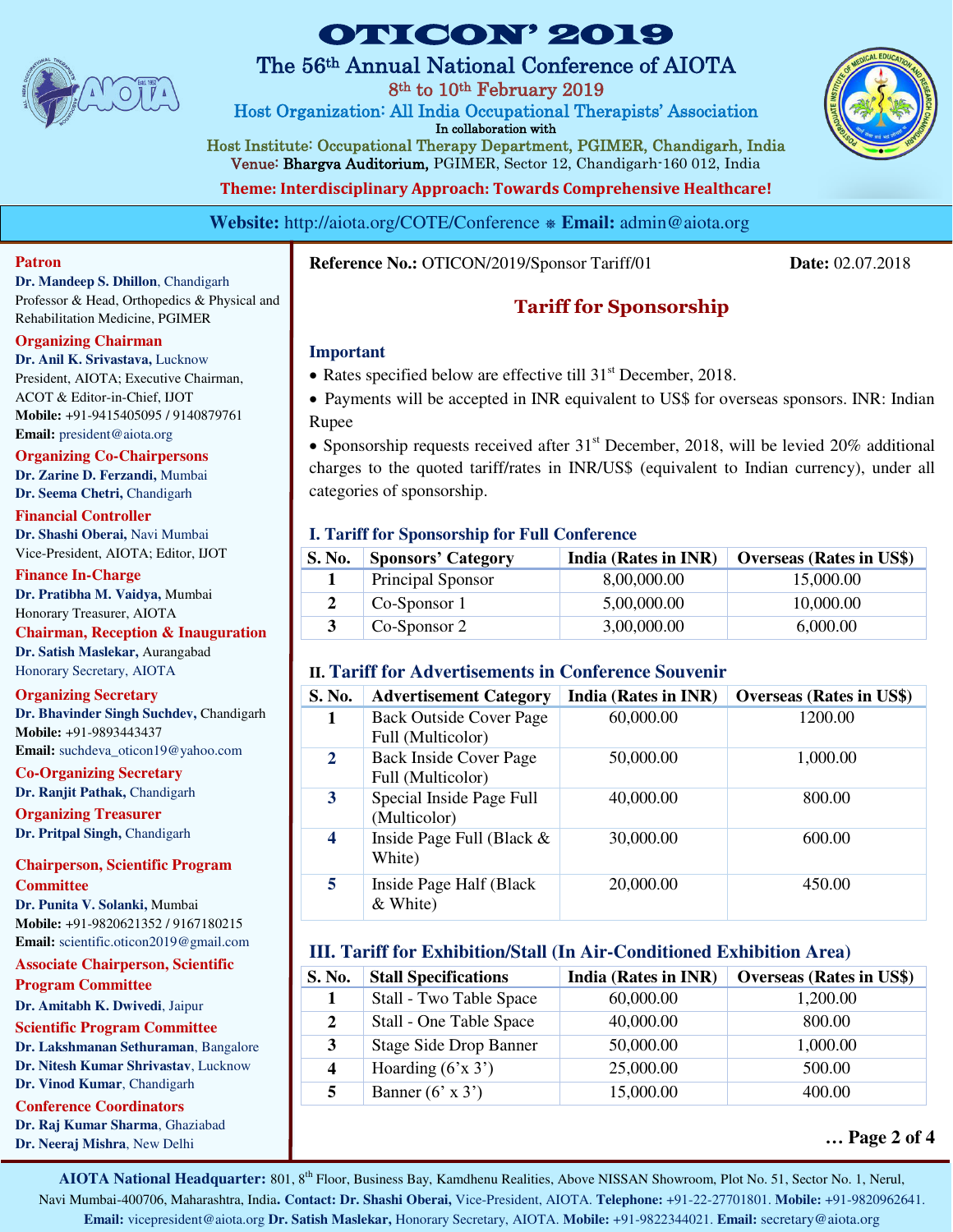

## The 56th Annual National Conference of AIOTA

8th to 10th February 2019

Host Organization: All India Occupational Therapists' Association In collaboration with

Host Institute: Occupational Therapy Department, PGIMER, Chandigarh, India Venue: Bhargva Auditorium, PGIMER, Sector 12, Chandigarh-160 012, India

**Theme: Interdisciplinary Approach: Towards Comprehensive Healthcare!** 

**Website:** http://aiota.org/COTE/Conference  $\ast$  **Email:** admin@aiota.org

**Patron** 

**Dr. Mandeep S. Dhillon**, Chandigarh Professor & Head, Orthopedics & Physical and Rehabilitation Medicine, PGIMER

## **Organizing Chairman**

**Dr. Anil K. Srivastava,** Lucknow President, AIOTA; Executive Chairman, ACOT & Editor-in-Chief, IJOT **Mobile:** +91-9415405095 / 9140879761 **Email:** [president@aiota.org](mailto:president@aiota.org) 

**Organizing Co-Chairpersons Dr. Zarine D. Ferzandi,** Mumbai **Dr. Seema Chetri,** Chandigarh

**Financial Controller Dr. Shashi Oberai,** Navi Mumbai Vice-President, AIOTA; Editor, IJOT

**Finance In-Charge Dr. Pratibha M. Vaidya,** Mumbai Honorary Treasurer, AIOTA

**Chairman, Reception & Inauguration Dr. Satish Maslekar,** Aurangabad

Honorary Secretary, AIOTA **Organizing Secretary** 

**Dr. Bhavinder Singh Suchdev,** Chandigarh **Mobile:** +91-9893443437 **Email:** suchdeva\_oticon19@yahoo.com

**Co-Organizing Secretary Dr. Ranjit Pathak,** Chandigarh

**Organizing Treasurer Dr. Pritpal Singh,** Chandigarh

**Chairperson, Scientific Program Committee** 

**Dr. Punita V. Solanki,** Mumbai **Mobile:** +91-9820621352 / 9167180215 **Email:** [scientific.oticon2019@gmail.com](mailto:scientific.oticon2019@gmail.com) 

**Associate Chairperson, Scientific Program Committee**

**Dr. Amitabh K. Dwivedi**, Jaipur

**Scientific Program Committee** 

**Dr. Lakshmanan Sethuraman**, Bangalore **Dr. Nitesh Kumar Shrivastav**, Lucknow **Dr. Vinod Kumar**, Chandigarh

**Conference Coordinators** 

**Dr. Raj Kumar Sharma**, Ghaziabad **Dr. Neeraj Mishra**, New Delhi

## **Tariff for Sponsorship**

## **IV. Tariff for Specific Conference Session/Event**

| S. No.                  | <b>Sponsorship Category</b>              | India (Rates in INR) | <b>Overseas (Rates in US\$)</b> |
|-------------------------|------------------------------------------|----------------------|---------------------------------|
| 1                       | <b>COTE</b> Inauguration                 | 50,000.00            | 1,000.00                        |
| $\boldsymbol{2}$        | Conference Inauguration                  | 1,00,000.00          | 2,000.00                        |
| $\mathbf{3}$            | Conference Kit                           | 3,00,000.00          | 6,000.00                        |
| $\overline{\mathbf{4}}$ | <b>COTE</b>                              | 1,00,000.00          | 2,000.00                        |
| 5                       | Scientific Session (each)                | 1,00,000.00          | 2,000.00                        |
| 6                       | Kaun Banega Delegate                     | 6,00,000.00          | 12,000.00                       |
| 7                       | Brainvita Quiz                           | 2,00,000.00          | 4,000.00                        |
| 8                       | Breakfast (All 3 Days)                   | 2,00,000.00          | 4,000.00                        |
| 9                       | Welcome Dinner (Day 1)                   | 2,00,000.00          | 4,000.00                        |
| 10                      | <b>Banquet Dinner (Day 2)</b>            | 3,00,000.00          | 3,000.00                        |
| 11                      | Printing and Conference<br>App / Website | 4,00,000.00          | 8,000.00                        |
| 12                      | Cultural Event (Day 1)                   | 1,00,000.00          | 2,000.00                        |
| 13                      | Cultural Event (Day 2)                   | 1,00,000.00          | 2,000.00                        |
| 14                      | Venue (AV System etc.)                   | 4,00,000.00          | 8,000.00                        |
| 15                      | Transportation                           | 2,00,000.00          | 4,000.00                        |
| 16                      | <b>Event Management</b>                  | 4,00,000.00          | 8,000.00                        |
| 17                      | Delegates Poster Area                    | 1,00,000.00          | 2,000.00                        |
| 18                      | Delegates IT Area                        | 1,00,000.00          | 2,000.00                        |
| 19                      | <b>Students Scientific Area</b>          | 1,00,000.00          | 2,000.00                        |
| 20                      | <b>Students Street Play</b>              | 1,00,000.00          | 2,000.00                        |

## **V. Tariff for Commercial Presentation/Commercial Video Display**

| S. No. | <b>Sponsorship Category</b>                                                           | India (Rates in INR) | <b>Overseas (Rates in US\$)</b> |
|--------|---------------------------------------------------------------------------------------|----------------------|---------------------------------|
|        | <b>Commercial Presentation</b><br>in Auditorium<br>$(15 \text{ minutes})$             | 40,000.00            | 800.00                          |
| 2      | Commercial Video<br>Display (Outside<br>Auditorium for Three<br>Full Conference Days) | 1,00,000.00          | 2,000.00                        |

## **… Page 3 of 4**

**AIOTA National Headquarter:** 801, 8th Floor, Business Bay, Kamdhenu Realities, Above NISSAN Showroom, Plot No. 51, Sector No. 1, Nerul, Navi Mumbai-400706, Maharashtra, India**. Contact: Dr. Shashi Oberai,** Vice-President, AIOTA. **Telephone:** +91-22-27701801. **Mobile:** +91-9820962641. **Email:** vicepresident@aiota.org **Dr. Satish Maslekar,** Honorary Secretary, AIOTA. **Mobile:** +91-9822344021. **Email:** secretary@aiota.org



**…Continued from Page 2**